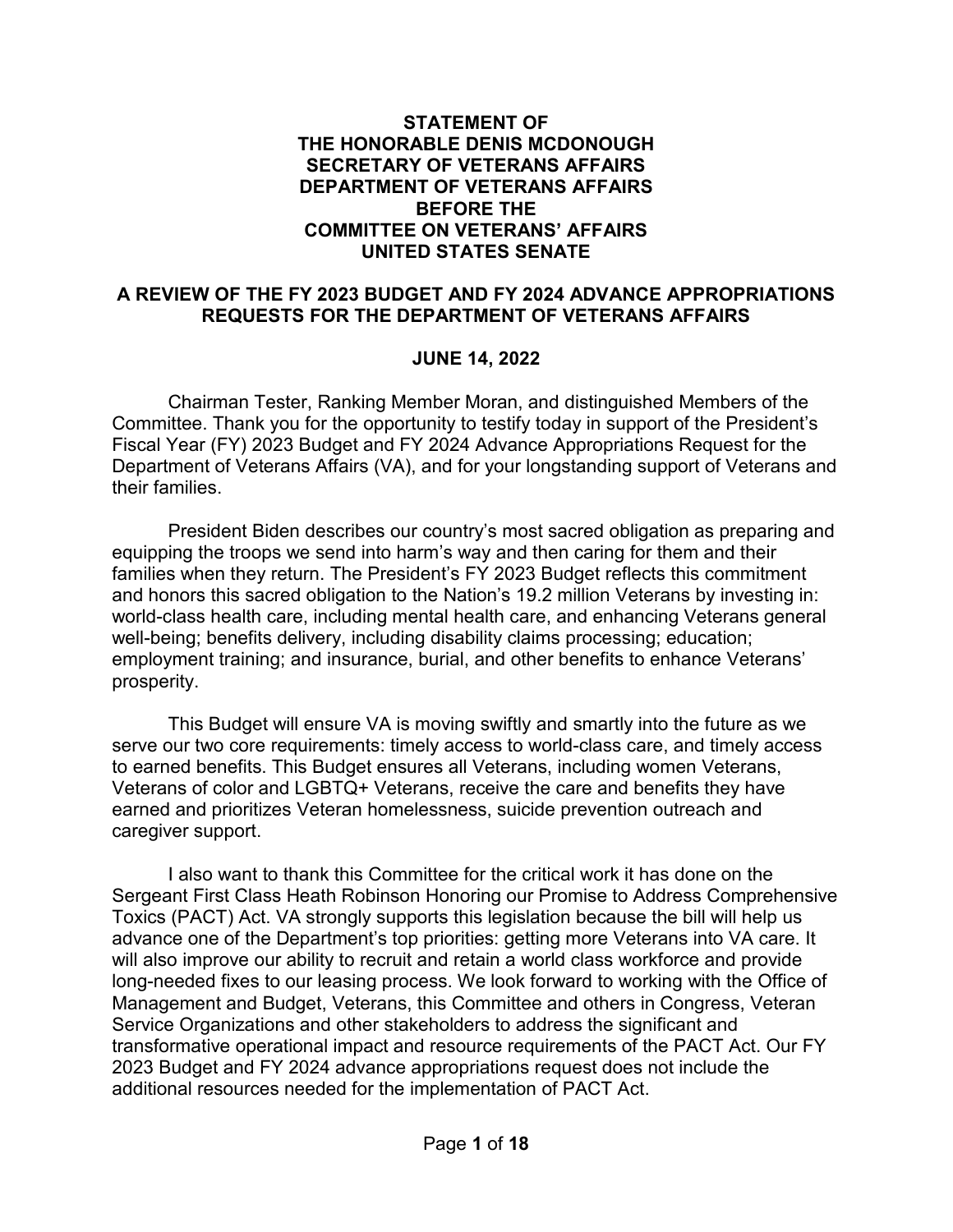### **FY 2023 Budget and FY 2024 Advance Appropriations**

The President's FY 2023 Budget includes \$301.4 billion (with medical collections and Recurring Expenses Transformational Fund), \$30.7 billion (11.3%) above the President's FY 2022 Budget. The discretionary request is \$139.1 billion (with collections), \$21.9 billion (18.7%) above the 2022 Budget. The request includes \$122.7 billion (with collections) for VA medical care, \$21.6 billion (21.5%) above 2022. The 2023 mandatory funding request totals \$161 billion, \$8.6 billion (5.7%) above 2022. This funding is in addition to the substantial resources provided in the American Rescue Plan Act of 2021 (P.L. 117-2).

The 2024 Medical Care Advance Appropriations request includes a discretionary funding request of \$132.1 billion (with medical care collections). The 2024 mandatory Advance Appropriations request is \$155.4 billion for Veterans benefits programs (Compensation and Pensions, Readjustment Benefits, and Veterans Insurance and Indemnities).

The 2023 Budget proposes separating out VA health care as its own category of discretionary funding. Historically, the VA health care budget for veterans has been grouped together in one budget category with the budgets for other governmental agencies — meaning VA has had to compete with other non-defense departments and agencies for financial resources in the budgetary process. VA health care should not be subject to competition with other funding needs — it is a sacred obligation we owe to those who serve, and we must fulfill that obligation each and every year.

This budgetary change is particularly important now because the health care needs of veterans are becoming more complex, which means the cost of VA health care is rising. Since President Biden took office, VA has delivered more care to more veterans than ever before. Moreover, VA funding has more than doubled since 2013, and it will likely increase further in the coming years as President Biden delivers longoverdue presumptive benefits and care to vets who suffer from conditions related to military environmental exposures.

If we maintain the budgetary status quo amidst this continued growth, we will risk underfunding VA at a time when veterans need us most. Additionally, if we maintain the status quo, we will risk underinvesting in other non-defense agencies due to the growth of VA health care. This would be a bad outcome for all Americans — including veterans who often benefit directly from the federal programs that are currently competing against the VA for resources.

## *Delivers Benefits for Veterans*

## *Investing in our Workforce*

Serving as Secretary of VA along with the dedicated, highly skilled professionals who constitute the VA workforce —many of them Veterans themselves – is the honor of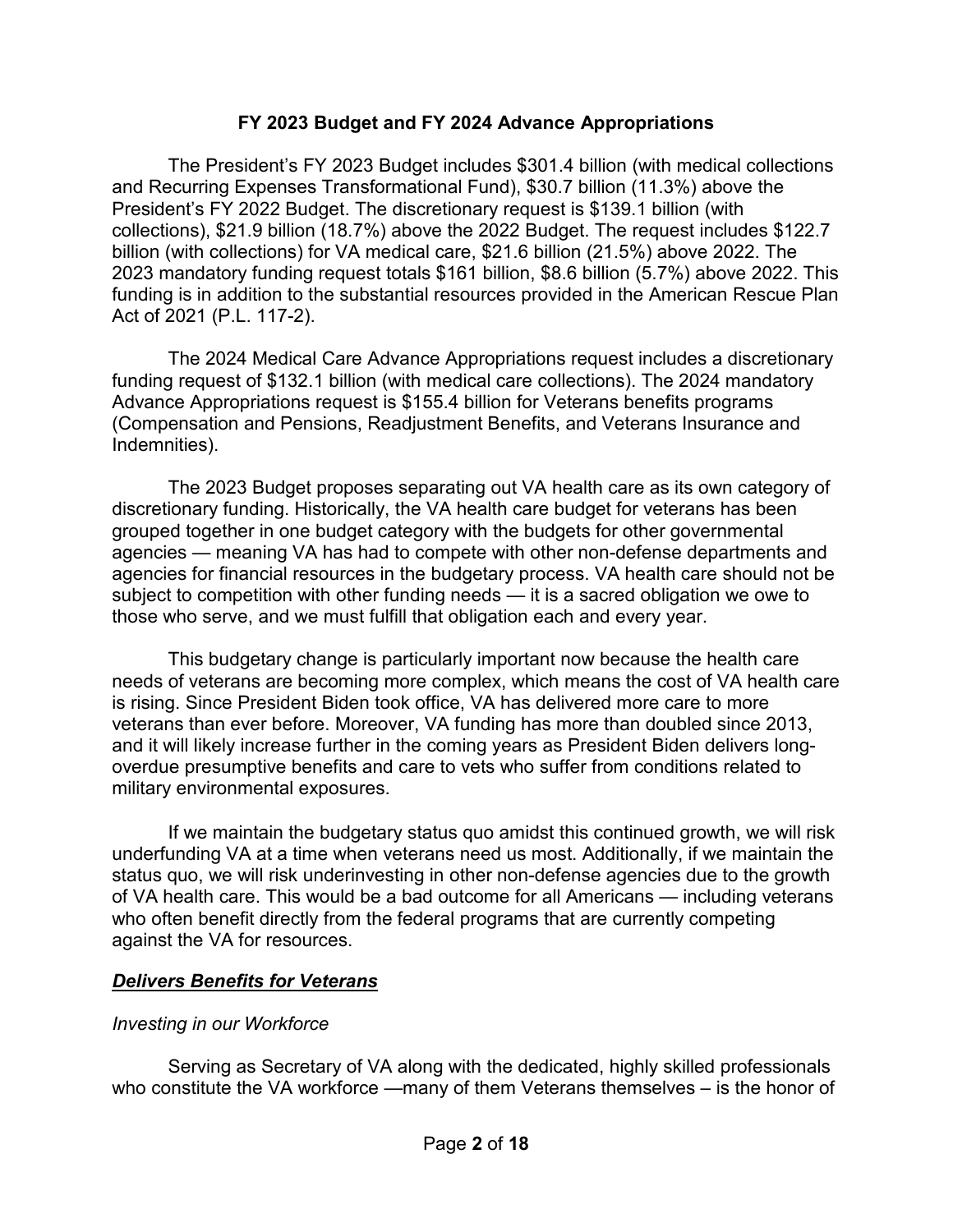my lifetime. VA employees are committed to serving Veterans, their families, caregivers and survivors. Over the course of the COVID-19 pandemic, VA employees have ensured that VA did not weaken or slow down. VA got stronger and took care of Veterans when they needed it most. The 2023 Budget supports 435,840 Full Time Equivalent (FTE), an increase of 28,963 from the 2022 estimated level. This Budget will allow us to take care of the great people who have diligently balanced the challenges of life during the pandemic, and during unprecedented demand for frontline workers, have continued to serve Veterans. As we have seen during this period, we need to do more to invest in our employees, because VA's employees are the foundation that make all the Services VA provides possible.

In order to attract and recruit qualified diverse talent, VA is seeking funding for a critical investment in talent teams, which will be instrumental in improving the hiring experience for applicants and hiring managers and implementing data-driven assessment strategies to improve selection outcomes. Talent teams will be instrumental in conducting outreach and recruitment for interns and early career positions and designing and deploying assessments that can be used to reduce time to hire and improve identification of qualified candidates.

In order to recruit and retain employees in mission critical occupations, particularly in a competitive market, VA is seeking legislative relief from certain limits on pay. VA is deeply appreciative of Congress's passage of the RAISE Act which will assist in recruiting and retaining Physician Assistants, Registered Nurses, and Advanced Practice Registered Nurses. VA is seeking legislative relief to modify the compensation system for healthcare leaders to more successfully compete with the levels private industry offers. VA is seeking legislative relief to limits on pharmacist pay.

Another tool to invest in our workforce is through student loan repayment programs, education debt reduction programs, and scholarships. Continuous development in leadership and technical skills enhances employees' service and performance. Limits on current programs have not kept up with the increasing costs of education and have a greater impact on underserved and underrepresented groups. Our proposals expand access to these programs and ensure we are reaching more groups.

Finally, our Budget reflects an investment in people and technology to:

- Promote employee whole health and reduce employee burnout;
- Develop and implement staffing models throughout the VA;
- Promote strong labor relations with our national unions;
- Lead our post-pandemic occupational safety and health planning and programs; and

• Improve the hiring experience for applicants, managers, and HR professionals. Three personnel systems have created a complex set of rules. Automating these processes has been challenging. There is wide agreement that we need to do better,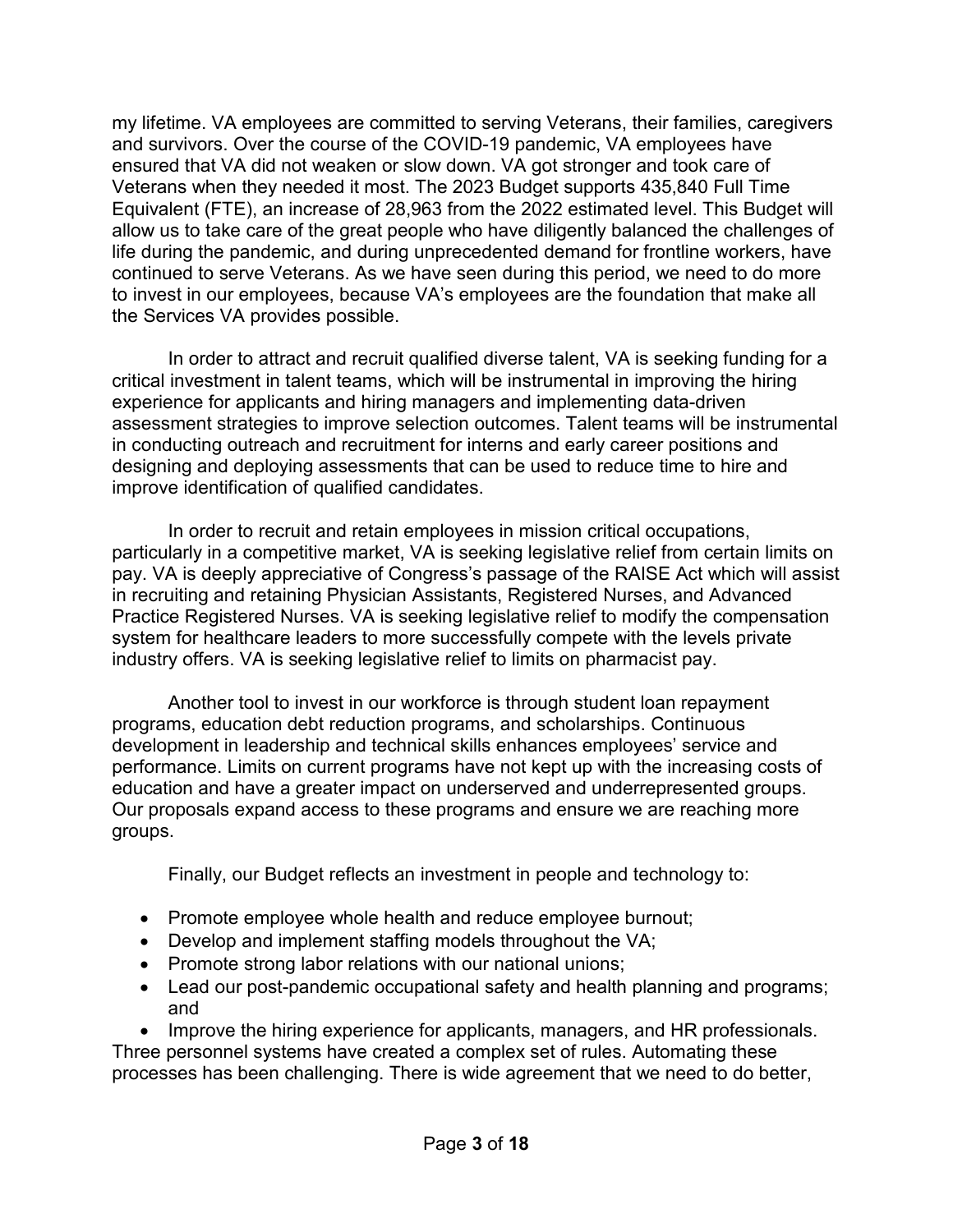and we will. Stakeholders are working to identify and implement changes and resources are needed to support improved outcomes.

# *Veterans Benefits Administration (VBA)*

The 2023 Budget includes \$3.9 billion in discretionary funding for the General Operating Expenses, VBA account, a \$440 million increase over the 2022 Budget. This includes funds to hire 379 additional claims processors to support growing demands and the increased scope of disability compensation claims as well as to advance claims automation and modernization efforts. It also supports 795 FTE employees for processing claims related to the three new Gulf War presumptive conditions VA implemented in 2021.

The Budget provides disability compensation and survivor benefits to 6 million Veterans and their families; education and job training benefits to 921,000 Veterans and qualified dependents; guarantees nearly 995,000 home loans and funds 5.8 million total lives insured for Veterans, Service members and qualified dependents.

The Budget provides \$120 million for VA to support automating the disability compensation claims process from submission to authorization. VBA is leading a comprehensive modernization of the claims process through the utilization of data and automation and leveraging technology. VBA will use datasets specific to a Veteran's military service, claims history, and medical encounters to feed automation models. Historically, manual administrative tasks and workflows are being automated to enable more effective claim decisions. Investments in automation will increase VA's ability to deliver faster and more accurate claims decisions for Veterans.

# *National Cemetery Administration (NCA)*

The 2023 Budget includes \$430 million for the NCA operations and maintenance account, an increase of \$36 million (9.1%) over the 2022 Budget, to ensure Veterans and their families have access to exceptional burial and memorial benefits including expansion of existing cemeteries, as well as new and replacement cemeteries. With this Budget, NCA will provide for an estimated 135,100 interments, the perpetual care of almost 4.2 million gravesites, and the operations and maintenance of 158 national cemeteries and 34 other cemeterial installations in a manner befitting national shrines. This request will fund 2,281 FTE needed to meet NCA's increasing workload and expansion of services, while maintaining our reputation as a world-class service provider. NCA field employees (85% of the total NCA workforce) provide direct support to Veterans and their families and ensure that the service they receive is dignified, respectful and courteous.

NCA is nearing its goal of providing 95% of Veterans with access to a burial option in a national, State, territorial or tribal Veterans' cemetery within 75 miles of their homes. To achieve this goal, NCA will establish the remaining planned new national cemeteries and expand existing national cemeteries to meet projected demand,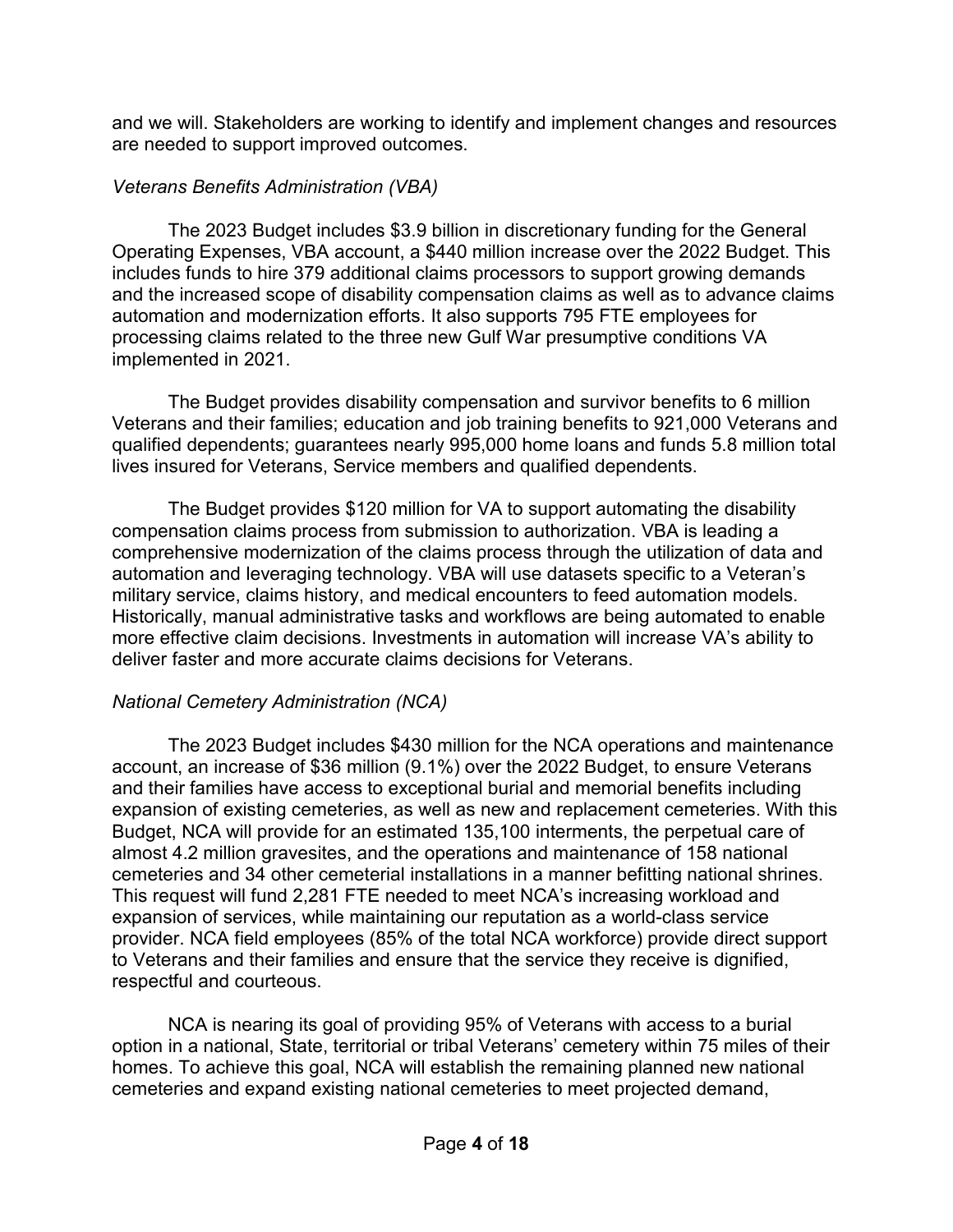including the development of columbaria and the acquisition of additional land. Construction projects to develop new national cemeteries will enhance burial services and provide new burial options to Veterans and their families. Construction projects also keep existing national cemeteries open by developing additional gravesites and columbaria or by acquiring and developing additional land. The 2023 Budget includes \$140 million in major construction funds for a replacement cemetery in Albuquerque, New Mexico, a gravesite expansion at Jefferson Barracks, Missouri, and completion of a new national cemetery in Western New York. The Budget also includes \$157.3 million in minor construction funds for gravesite expansion and columbaria projects to keep existing national cemeteries open and for projects that address infrastructure deficiencies and other requirements necessary to support national cemetery operations. The 2023 Budget also includes \$50 million for the Veterans Cemetery Grants Program to continue important partnerships with states and tribal organizations. This Grants Program plays a crucial role in achieving NCA's strategic target of providing 95% of Veterans with reasonable access to a burial option.

# *Continues Timely Access to High Quality Health Care and Support Services*

The 2023 Budget includes \$122.7 billion (with collections) for VA medical care, \$21.5 billion or 21% above the 2022 Budget. The 2024 Medical Care Advance Appropriations Request includes a discretionary funding request of \$132.1 billion (with medical care collections). I acknowledge that these requests, and their annual rates of increase, are significant. However, the challenges VHA has faced these past two pandemic years, and will continue to face, are just as significant, and the requested resources are essential to ensuring the 9.2 million enrolled Veterans will continue to receive the high quality, timely health care they need and have earned.

VHA successfully met the challenge posed by COVID-19, delivering improved health outcomes for Veterans while successfully supporting the broader American health care system as part of its "fourth mission." And while we are optimistic that the world has turned the tide against this horrific disease, much of this Budget's substantial requested increase is evidence of the continuing pandemic impacts being felt today. We anticipate higher health care costs in FY 2023 in part due to the returning wave of health care that was delayed over the past 2 years, and that care is more complex and expensive due to the effects of that delay or the confounding impacts of long COVID-19 disease or other pandemic-related exacerbation. We also need to continue to be prepared for additional waves and new variants of the COVID-19 disease. VHA continues to struggle with lingering supply chain complications, inflationary pressures and national health care workforce staffing challenges.

VA researchers are generating real-world evidence of COVID-19 vaccines' effectiveness over time across the country. Through collaborations with the Food and Drug Administration, Centers for Disease Control, and National Institutes for Health, this knowledge helps to inform decisions on significant issues such as the need for boosters and new vaccine targets.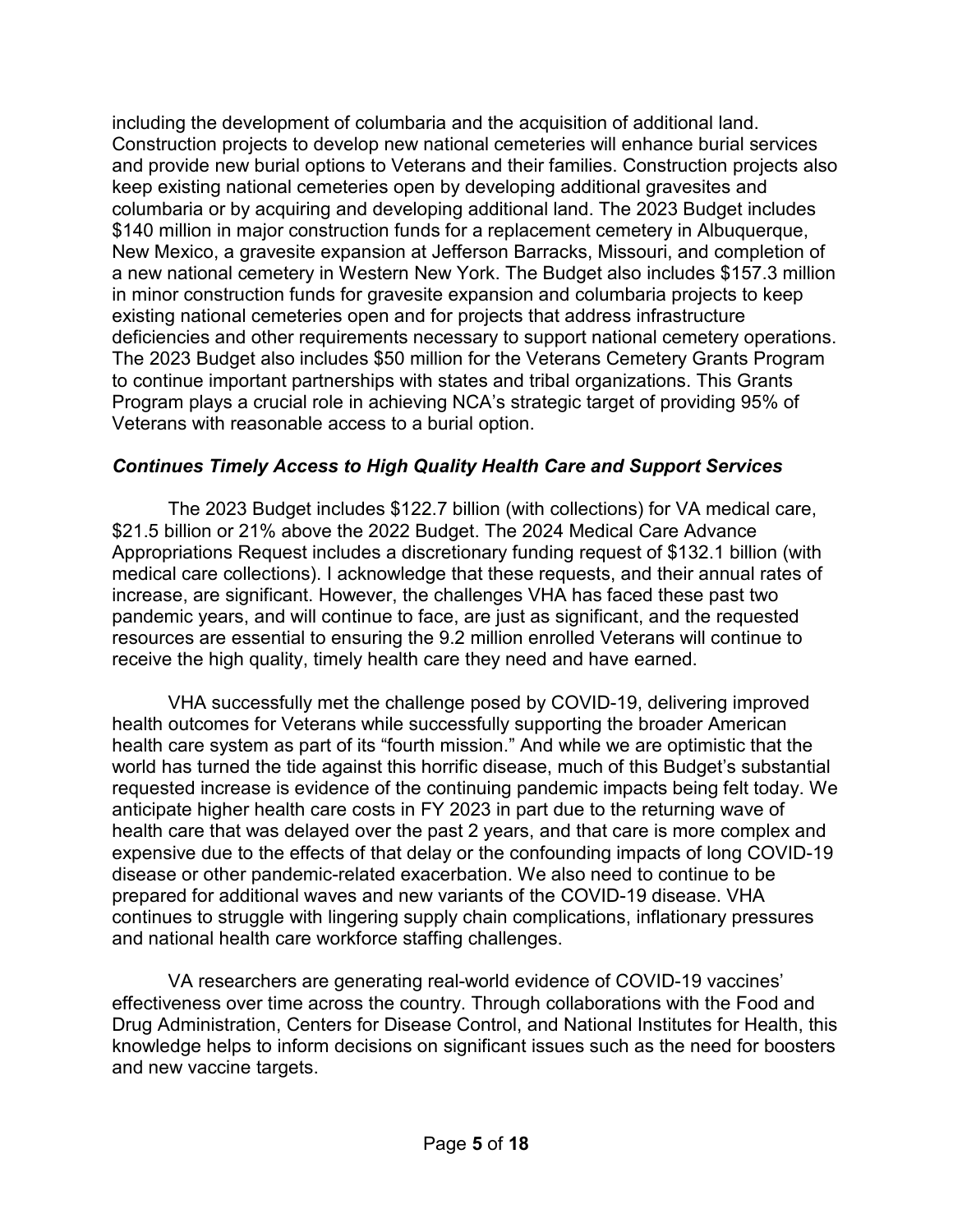## *Addresses Veterans' Specific Needs*

### *Improves Support for Veterans Impacted by Military Environmental Exposure (MEE) During Service*

To deliver benefits more quickly to Veterans who developed disabling conditions due to exposure to environmental hazards and to reduce the evidentiary burden on such Veterans, VA is piloting a new approach to accelerate and improve the decisionmaking process for considering whether to add new presumptive conditions through rulemaking. The new model is evidence-based, transparent, and allows VA to make faster policy decisions on crucial MEE issues. This new approach considers all available data, listens to and learns from Veterans' experience, and is guided by one core principle: getting Veterans the benefits and health care they've earned and therefore deserve. Recognizing that incomplete and inconclusive research often hampers VA's ability to take timely action, the new model fills this void with other evidence-based data to reach a recommendation, including VA claims data analysis and trends. It also incorporates other mitigating factors that may otherwise impact the scientific and claims data findings. This new model will fundamentally change how VA makes decisions on environmental exposures. Key components of the proposed presumptive decisionmaking model framework include:

- 1. Review of relevant medical and scientific literature, including but not limited to reports from the National Academies of Science, Engineering, and Medicine (NASEM).
- 2. Review of benefits claims data to identify trends in claims to help inform which reviews of conditions are needed.
- 3. Review of relevant other data, including but not limited to manifestation periods and life expectancy prognoses.

VA is fully committed to this deliberate forward-leaning approach to deliver benefits and health care services more quickly to Veterans who develop conditions related to military environmental hazards. In addition to modernizing the presumptive decision-making process, VA is also proactively taking the following direct steps to respond to Veterans' concerns in this area:

- 1. Expanding training for health care providers,
- 2. Improving science, surveillance, epidemiology, and research, and
- 3. Increasing Veteran outreach and employing an integrative approach leveraging internal and external partnerships.

VA has developed policy and research regarding the health outcomes of MEE to Veterans deployed or in garrison at Camp Lejeune (includes family members). VA conducts epidemiological research, education, risk communication, and consultation with clinicians in the field and translational clinical research for care of MEE though the War-Related Illness and Injury Study Center (at 3 sites; in New Jersey, Washington, D.C., and California).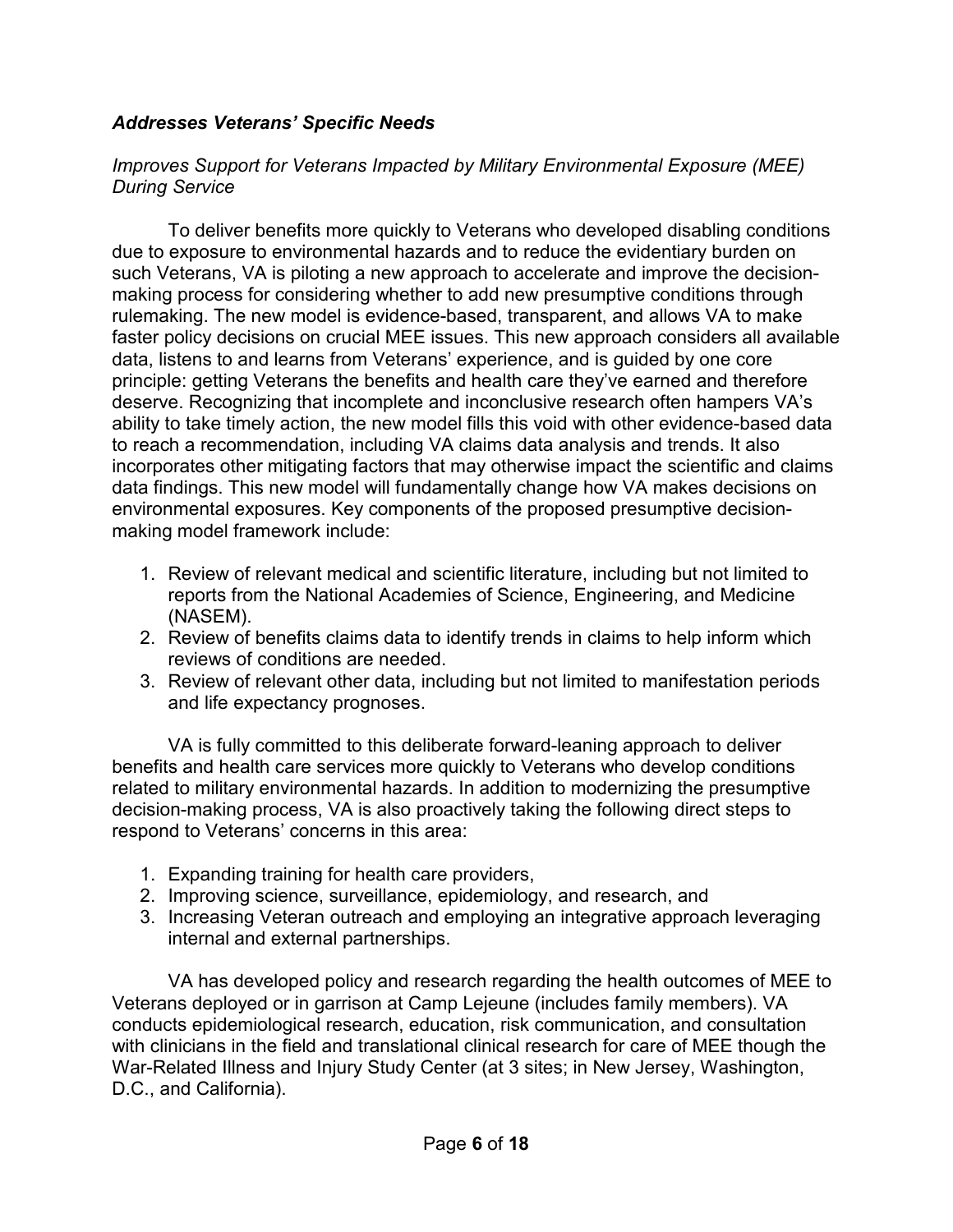VA conducts research that improves health care through the development of best practices and improves policy decisions related to support of benefits for Veterans. VA subject atter experts review current scientific literature and provide surveillance to develop policy recommendations grounded in science. The Cancer Moonshot reignited initiative includes two projects focused on MEE: an interagency effort will develop a cohort of Veteran tumor samples from various registries to conduct sequencing and identify genomic signatures that may be associated with carcinogens from military and environmental exposures, and VA will develop a centralized and accessible data compilation to better understand the unique exposures of Veterans and ensure 2-way data exchange. With this data made accessible in this way, VA, as well as other agencies and institutions, will have the ability to learn from more patients and reduce the cost and time of data curation.

To define adverse health outcomes as well as emerging environmental threats, VA:

- Improves scientific understanding of health effects of military (toxic and other hazards) environmental exposures,
- Translates the MEE science into care and treatment for Veterans, and
- Provides access to health services for individuals who were exposed. VA administers Congressionally mandated programs related to environmental,

occupational and garrison exposures that may have affected U.S. Veterans and some family members during military service, including six exposure registries. VA is developing Veterans Exposure Team – Health Outcomes of Military Exposures (VET-HOME), a tele-health pathway for Veterans and providers to access resources and services related to MEE. VET-HOME will consist of two interconnected parts: a call center for Veterans and providers, and a nationwide network of specialists. Veterans with questions about MEE will call into a central location and be guided through the registry exam or environmental exposure process. They would then be referred to one of 40 environmental health providers across the United States who would use a telemedicine platform to assess and, if necessary, refer the Veteran to a VA facility to complete any specialty testing, like a pulmonary function test or other lab work. Providers with questions on MEE would be referred to one of the 40 military environmental heath SMEs. The results of the consultation would be shared with the Veteran's primary care doctor, helping to deliver better care to the Veteran.

The Budget increases resources for these efforts, including \$111 million for processing new presumptive disability compensation claims related to environmental exposures from military service that VA has already announced (but not those included in the PACT Act legislation), as well as \$63 million within the VA medical care program for Health Outcomes of Military Exposures (HOME) to increase scientific understanding of and clinical support for Veterans and health care providers regarding the potential adverse impacts resulting from environmental exposures during military service.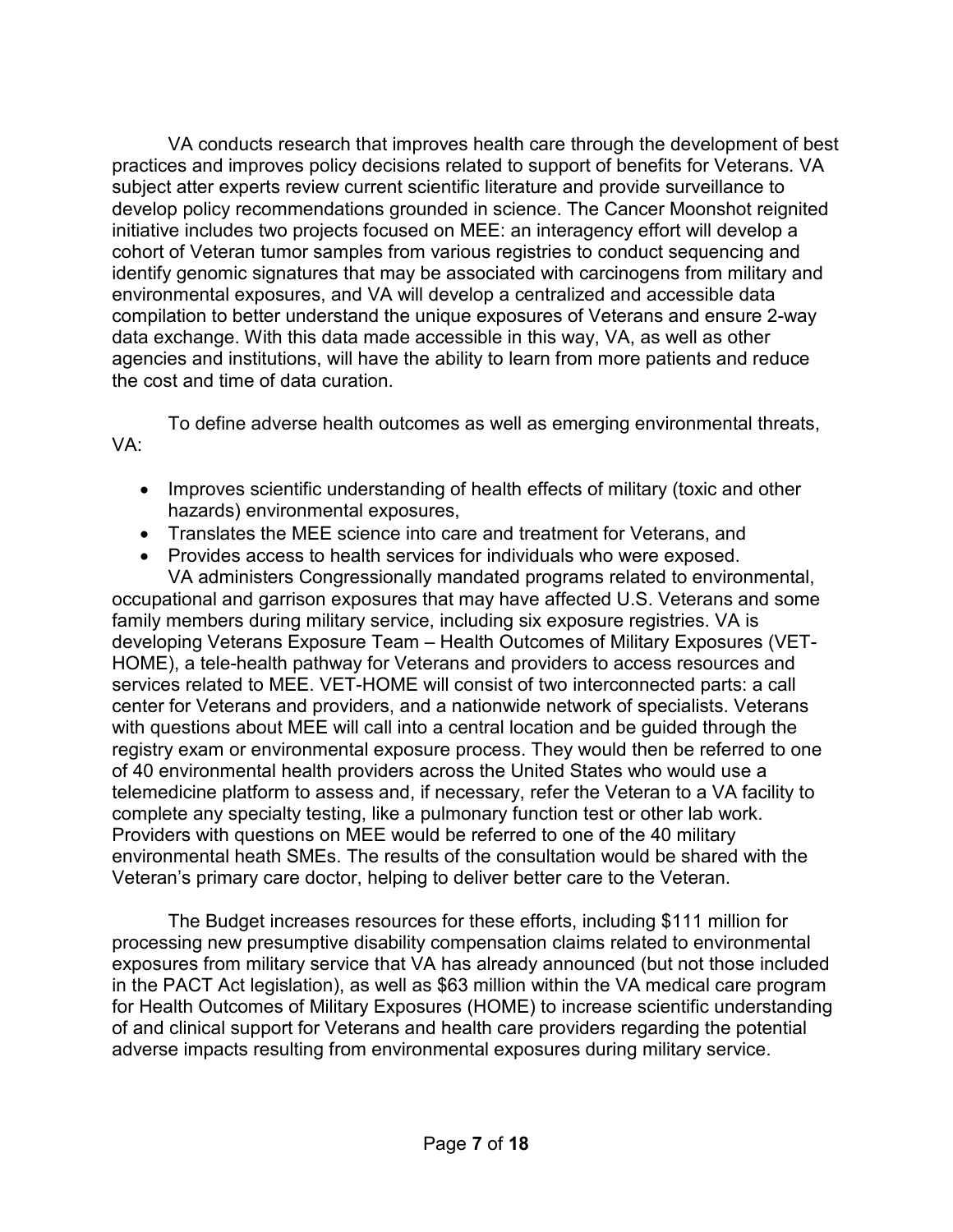The Budget also invests \$51 million in funding to support medical research related to MEE, an increase of \$20 million over the 2022 Budget. VA is expanding its military exposures research efforts. Funding supports the VHA Office of Research and Development (ORD) Military Exposures Research Program, established in 2022 with an emphasis on advancing military exposure assessments and understanding the effects of military exposures on Veterans' health outcomes to inform care and policy. In a phased approach, ORD will build upon ongoing research on health outcomes resulting from exposure to burn pits, Gulf War Illness, Vietnam Veterans' health and precision oncology to develop new work in areas such as constrictive bronchiolitis, genomics and other emerging technologies. We will ensure collaborations across the Department with academic institutions and with other Federal agencies and our prospective efforts will include close partnerships with exposed Veterans.

From a benefits perspective, VBA will establish a new Military Exposures Team (MET) that will provide resources and a dedicated focus to issues related to MEE. This initiative supports my commitment to Veterans and stakeholders to expedite review and analysis of the types of conditions potentially warranting initiation of rulemaking to establish a presumption of service connection under part 3 of title 38 of the U.S. Code of Federal Regulations. MET is part of my aggressive MEE strategy, fortified by a new model for considering additional presumptive conditions and the elevation and expansion of VHA's new HOME Office.

MET will have program oversight and management responsibility to address all disability benefit claim related program research and supporting data analysis for making recommendations for service-connected conditions deemed presumptive due to military exposure, as well as supporting claims research and data analysis necessary to address evidence-based policy determinations for compensation benefits under the VA directives and framework that govern such decisions.

Through these efforts, VA will accelerate Veterans' ability to access the health care and services they have earned and deserve.

## *Bolsters Inclusion for Caregiver Support*

Family caregivers of Veterans are force multipliers for VA. Supporting caregivers provides those family and friends who care for Veterans with the support, services and tools they need to successfully support Veterans, resulting in better health and wellbeing outcomes for both the Veteran and the caregiver. VA has long supported caregivers through the delivery of a host of supports and services, as well as home and community-based services. Our Caregiver Support Program (CSP) is designed to promote the health and wellbeing of family caregivers who care for our Nation's Veterans, through education, resources, support, and services. CSP administers two programs: the Program of General Caregiver Support Services (PGCSS) and the Program of Comprehensive Assistance for Family Caregivers (PCAFC). Both programs provide services to support and engage caregivers of Veterans as partners in care, integrating caregivers as members of the Veteran's health care team. The Budget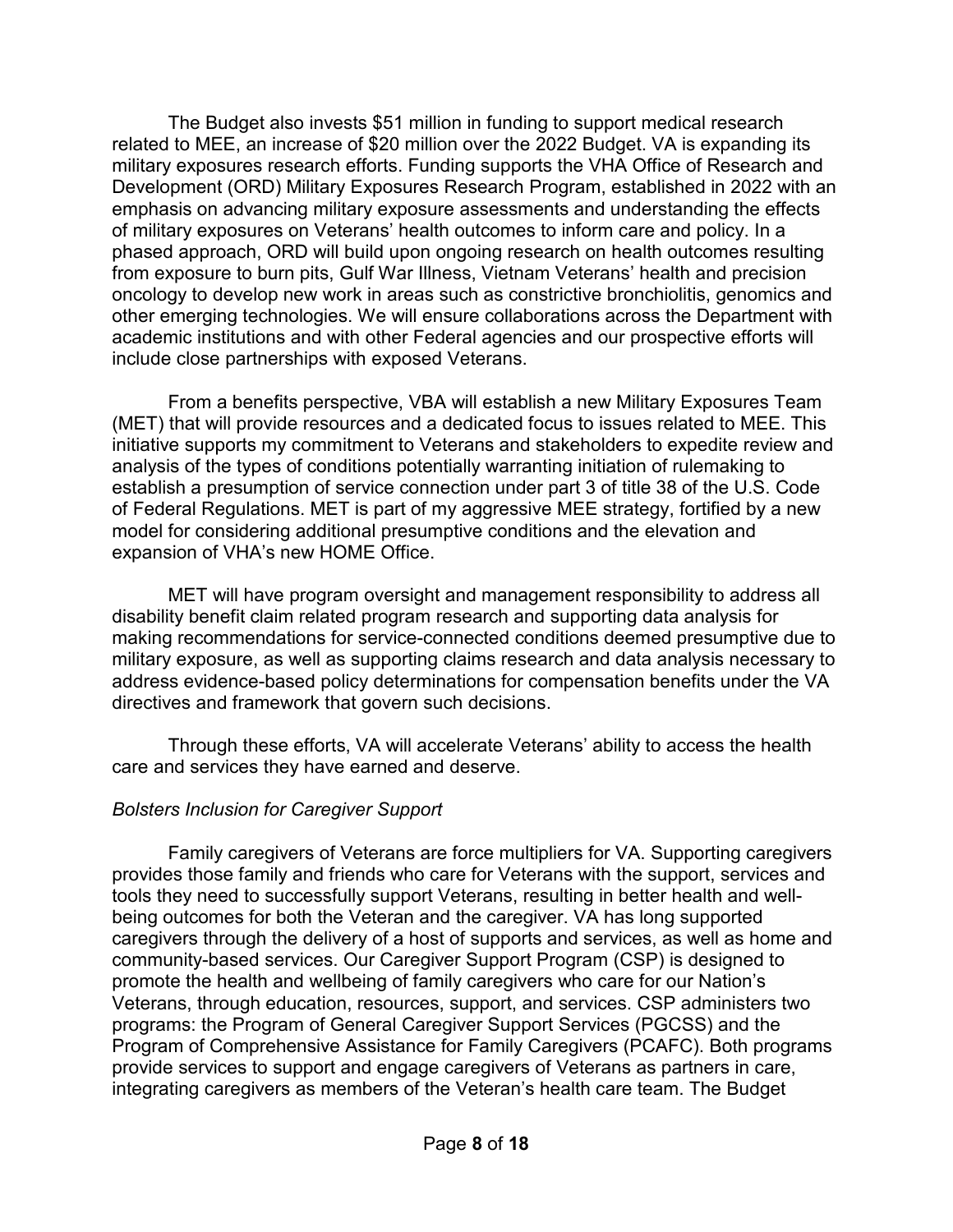recognizes the important role of these family caregivers in supporting the health and wellness of Veterans. The \$1.8 billion included in this Budget provides funding for both PCAFC and PGCSS, including staffing, stipend payments and many other supports and services to help empower family caregivers of eligible Veterans. In addition, this funding allows for further improvements and enhancements to both PCAFC and PGCSS, allowing VA to reach and support more caregivers than before.

In 2011, PCAFC was implemented for caregivers of eligible Veterans who incurred or aggravated a serious injury in the line of duty on or after September 11, 2001. The VA MISSION ACT of 2018 (P.L. 115-182) expanded eligibility to Veterans of all eras in a phased approach, among other changes. The first phase of this expansion occurred on October 1, 2020, expanding eligibility to Veterans who incurred or aggravated a serious injury in the line of duty on or before May 7, 1975. On October 1, 2022, eligibility will be further expanded to Veterans who incurred or aggravated a serious injury in the line of duty in all service eras.

VA is currently reviewing all aspects of eligibility for PCAFC. While this review is underway, VA will not discharge any caregivers or Veterans who were participating before the first phase of expansion on October 1, 2020, referred to as Legacy Participants. This review will result in an improved and expanded PCAFC with a focus on providing accurate, consistent and transparent decisions. CSP strives to make the right decision the first time, but if a Veteran or caregiver believes we've gotten it wrong, Veterans and caregivers have more options to seek further review of PCAFC decisions than ever before. The VHA Clinical Appeals process, also known as the VHA Clinical Review process, is one option for seeking further review of decisions. In April 2021, the U.S. Court of Appeals for Veterans Claims ruled that PCAFC decisions are now appealable to the Board of Veterans' Appeals. As a result of this ruling, the CSP and the Board are diligently working to develop the necessary infrastructure and processes to offer the full spectrum of options available under the Veteran Appeals Improvement and Modernization Act of 2017 (AMA) (P.L. 115-55), including additional AMA options for Supplemental Claims and Higher-Level Reviews. The implementations of these processes require the development of new workflows, procedures, training, information, and technology.

At the same time, VA has significantly strengthened and enhanced PGCSS. CSP increased PGCSS staff to enhance program capabilities that offer caregivers access to standard and consistent assistance such as psychosocial support, coaching, and skills training inclusive of the evidence-based suicide prevention training, termed VA S.A.V.E. Training, which is offered at every VA Medical Center (VAMC). In addition, PGCSS staff are responsible for coordinating and facilitating an annual resource fair at every VAMC. These required events provide opportunities for caregivers and families to learn about the supports and services available to them through VA as well as through community resources.

VA continues to expedite the hiring of key staff to standardize application processing and adjudication, ensuring consistent eligibility decision-making, ensuring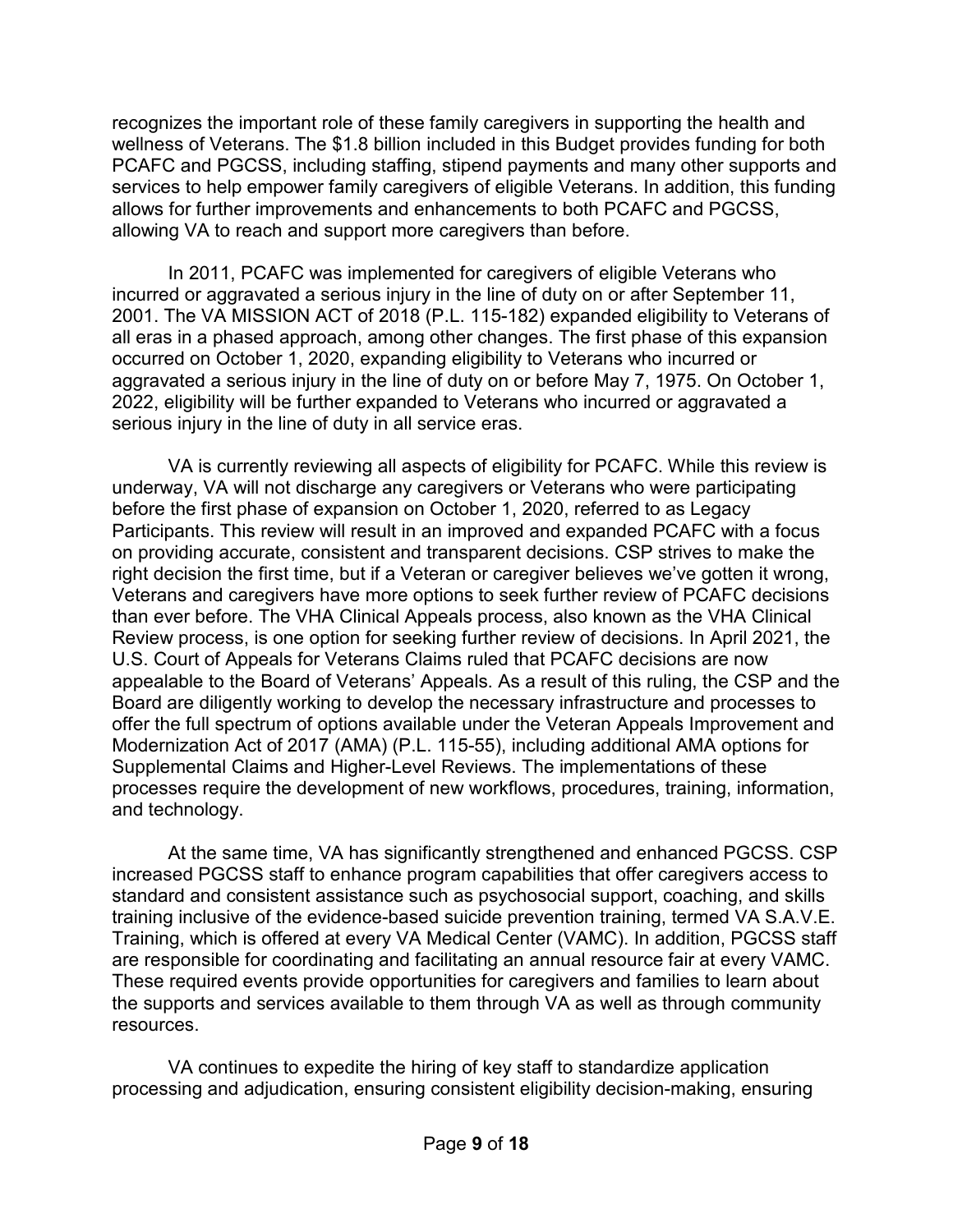Veterans and caregivers receive timely, accurate assessments and an improved customer experience.

### *Invests in Access to Mental Health, Suicide Prevention, and Substance Use Disorder Treatment*

VA has made suicide prevention a top clinical priority and is implementing a comprehensive public health approach to reach all Veterans. This approach is in full alignment with the President's new National Strategy for Reducing Military and Veteran Suicide, advancing a comprehensive, cross-sector, evidence-informed public health approach with focal areas in lethal means safety, crisis care and care transition enhancements, increased access to effective care, addressing upstream risk and protective factors, and enhanced research coordination, data sharing and program evaluation efforts. The 2023 Budget includes \$497 million to support suicide prevention initiatives and programs. Funding for mental health in total grows to \$13.9 billion in 2023, up from \$12.3 billion in 2022. This funding will support our system of comprehensive treatments and services to meet the needs of each Veteran and the family members involved in the Veteran's care. Our commitment to a proactive, Veteran-centered Whole Health approach is integral to our mental health care efforts and includes online and telehealth access strategies. Whole Health can help Veterans reconnect with their mission and purpose in life as part of our comprehensive approach to reducing risk. Suicide is a complex issue with no single cause. Maintaining the integrity of VA's mental health care system is vitally important, but it is not enough. We know some Veterans may not receive any health care services from VA, which highlights VA alone cannot end Veteran suicide. This requires a nationwide effort.

The new Staff Sergeant Parker Gordon Fox Suicide Prevention Grant Program (SSG Fox SPGP) will enable VA to provide resources toward community-based suicide prevention efforts to meet the needs of Veterans and their families through outreach, suicide prevention services, and connection to VA and community resources. In alignment with VA's National Strategy for Preventing Veteran Suicide, [1](#page-9-0) this grant program will assist in further implementing a public health approach that blends community-based prevention with evidence-based clinical strategies through community efforts.

The Budget includes \$663 million toward opioid use disorder prevention and treatment programs, including programs associated with the Jason Simcakoski Memorial and Promise Act (P.L. 114-198). Among the risk factors for suicide, substance use disorder is strongly implicated. In addition, drug overdose fatalities inclusive of suicide have escalated dramatically in the Nation. Therefore, the need for effective interventions to address substance use cannot be overstated. Supported by the President's Budget, VA is expanding evidence-based substance use disorder treatment and harm reduction initiatives consistent with the [Biden-Harris Statement of Drug Policy](https://www.whitehouse.gov/wp-content/uploads/2021/03/BidenHarris-Statement-of-Drug-Policy-Priorities-April-1.pdf) 

 $\overline{a}$ 

<span id="page-9-0"></span><sup>1</sup> Department of Veterans Affairs (2018). National Strategy for Preventing Veteran Suicide. Washington, DC. Available at [https://www.mentalhealth.va.gov/suicide\\_prevention/docs/Office-of-Mental-Health-and-Suicide-](https://www.mentalhealth.va.gov/suicide_prevention/docs/Office-of-Mental-Health-and-Suicide-Prevention-National-Strategy-for-Preventing-Veterans-Suicide.pdf)[Prevention-National-Strategy-for-Preventing-Veterans-Suicide.pdf.](https://www.mentalhealth.va.gov/suicide_prevention/docs/Office-of-Mental-Health-and-Suicide-Prevention-National-Strategy-for-Preventing-Veterans-Suicide.pdf)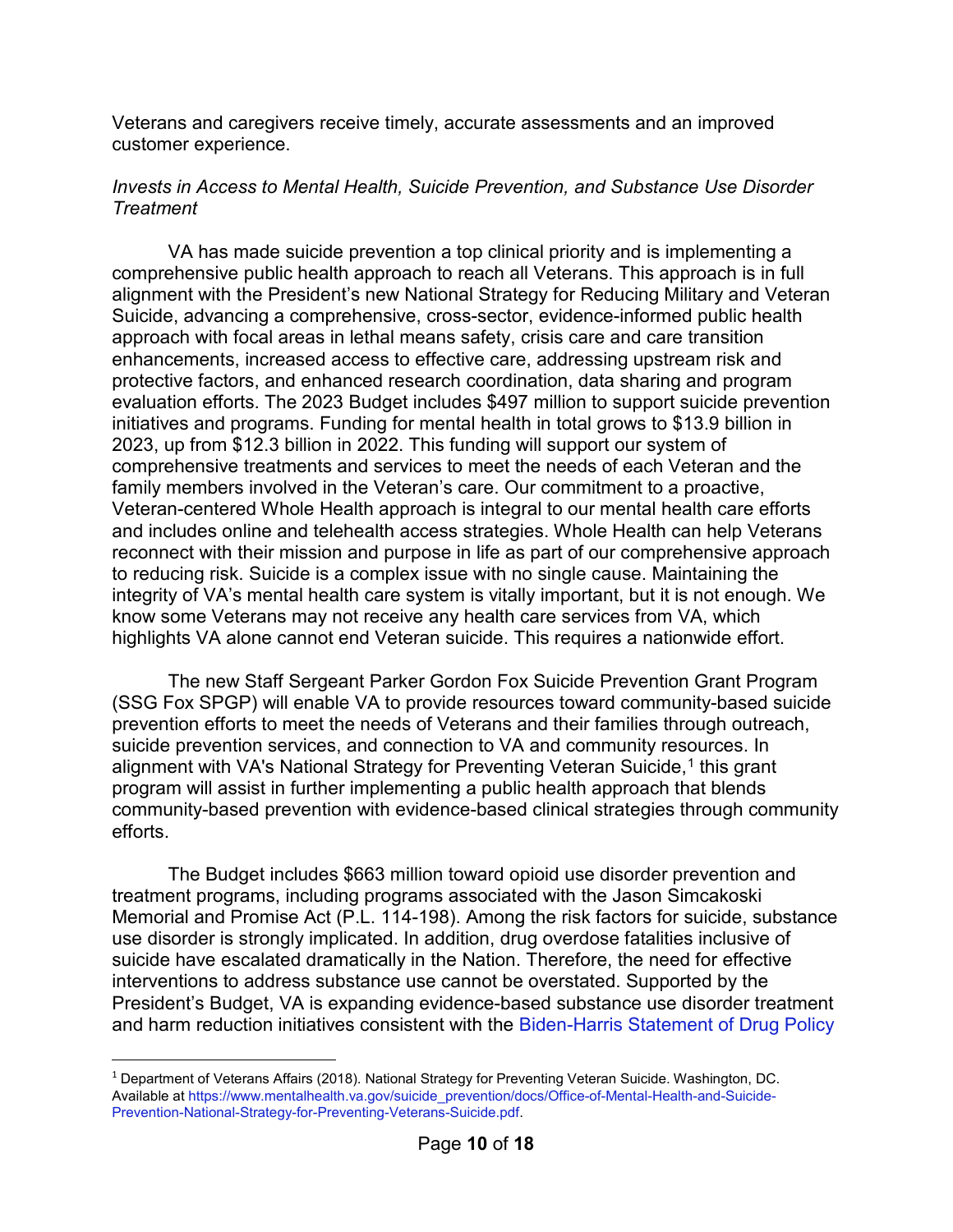[Priorities.](https://www.whitehouse.gov/wp-content/uploads/2021/03/BidenHarris-Statement-of-Drug-Policy-Priorities-April-1.pdf) The FY 2023 request includes a projected budget of \$181 million for the following staffing initiatives: 1) Supported Employment Specialists to expand access to employment opportunities for Veterans in treatment and recovery; 2) Peer Specialists to work with Veterans with substance use disorder to increase their engagement and retention in substance use disorder evidence-based treatment; 3) Substance use disorder staff on Behavioral Health Interdisciplinary Program and Primary Care Mental Health Integration teams to support evidence-based treatment outside of specialty care, including medications for opioid use disorder and treatment of alcohol use disorder; 4) VA case managers to work with Supportive Services for Veteran Families (SSVF) grantees and homeless program staff assisting Veterans experiencing housing instability and substance use disorder; and 5) Staff to improve access to residential substance use disorder treatment programs. Furthermore, VA's Budget will support expansion of its Psychotropic Drug Safety Initiative to address the growing crisis of stimulant use overdose fatalities. This initiative will ensure the safe and appropriate prescribing of stimulant medications as well as expanding Veterans' access to evidence-based treatments for stimulant use disorder including cognitive-behavioral therapy and contingency management, both of which are recommended by the VA-Department of Defense Clinical Practice Guidelines for the Management of Substance Use Disorders.

President Biden's new strategy for addressing the national mental health crisis recognizes that many people face challenges in accessing mental health care. VA continues to evaluate staffing needs and prioritizes mental health hiring and training. However, we recognize that hiring additional mental health staff in VA will not resolve the growing demand. To address President Biden's vision to build system capacity, connect Veterans to care and create a full continuum of support for Veterans, VA is committed to being the Nation's leader in ongoing research enhancing current mental health treatment, identifying new mental health interventions and developing effective prevention and at-risk identification protocols. Ongoing Congressional support for VA Mental Health Centers of Excellence (CoE), the Mental Illness Research, Education, and Clinical Centers (MIRECCs), and mental health research initiatives through the Health Services Research and Development Service (HSR&D) will be essential as VA continues to address access, mental health care, and suicide prevention.

### *Improves Support for Women Veterans*

This Budget requests \$9.8 billion for all women Veterans' health care, including an estimated \$767 million to support women's gender-specific care. The Budget also includes \$134 million for women's health program efforts. VA continues outreach to women Service members and Veterans, to encourage them to enroll and use the services they have earned. As a result, the number of women Veterans enrolling in VA health care is rapidly increasing. More women are choosing VA for their health care than ever before, with women accounting for over 30% of the increase in Veterans served over the past 5 years. Investments support comprehensive specialty medical and surgical services for women Veterans at a VA facility or through referrals to the community. The number of women Veterans using VA services has more than tripled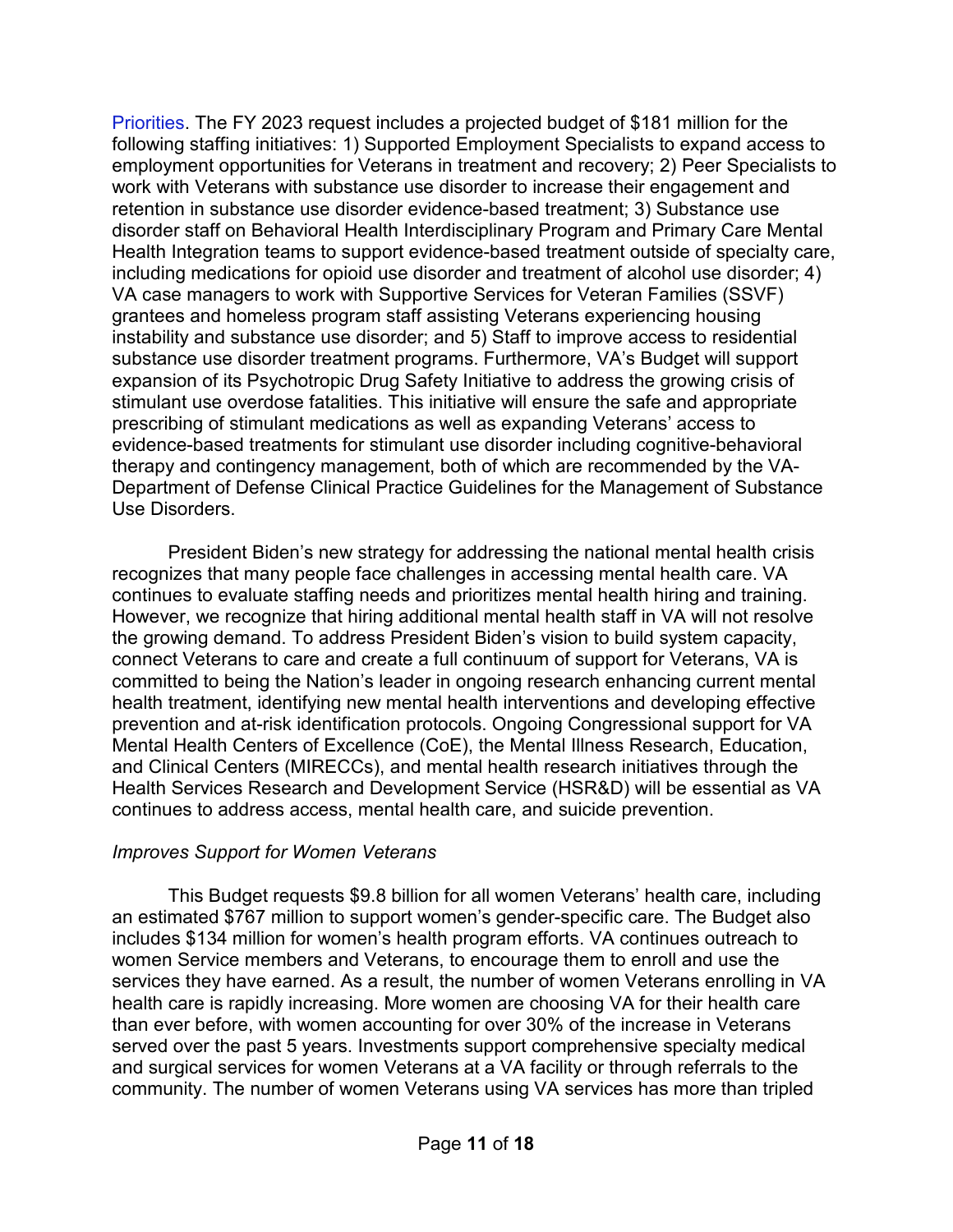since 2001, growing from 159,810 to more than 600,000 today. VA is committed to providing high quality, equitable care to women Veterans at all sites of care. To address the growing number of women Veterans who are eligible for health care, VA is strategically improving services and access.

VA is enhancing services and access for women Veterans by continuing to invest in hiring initiatives in 2022, providing funding for a total of over 800 women's health personnel nationally: primary care providers, gynecologists, mental health providers, and care coordinators. VA has also addressed clinical equipment needs such as those for mammography, exam tables designed for women with low mobility, and breastfeeding pods. Funds are available for programs that have traditionally not been offered by VA, such as pelvic floor physical therapy, lactation support and maternity care coordination.

The Budget fully funds women's health care provisions of the Johnny Isakson and David P. Roe, M.D. Veterans Health Care and Benefits Improvement Act of 2020 (P.L. 116-315), which improves access to VA care for women Veterans. The Budget also supports implementation of VA's zero tolerance policy for sexual harassment and assault.

The Budget further supports all Veterans by including a legislative proposal to enhance equity by expanding access to assisted reproductive technology, including in vitro fertilization and adoption reimbursement, and to eliminate cost sharing for contraception-related health care and services.

# *Increases Effort to End Veteran Homelessness*

The 2023 Budget increases resources for Veterans' homelessness programs to \$2.7 billion, with the goal of ensuring every Veteran has permanent, sustainable housing with access to high-quality health care and other supportive services to end and prevent future Veteran homelessness. This Budget includes funds to assist with the design and development of project-based housing partnerships for aging Veterans, a growing need and area of focus for the Department of Housing and Urban Development (HUD) – VA Supportive Housing program. In addition, funds will be used to provide additional grant funds for special needs grants that provide transitional housing through the Grant and Per Diem program. Funds will be used to support the following staffing initiatives: 1) The Health Care for Homeless Veterans (program will hire an additional 140 social workers to assist homeless Veterans in enrolling in VA health care or community health care); 2) The Veterans Justice Programs will support outreach and linkages to VA services for justice-involved Veterans by providing funding to expand Veteran Justice Outreach to approximately 440 staff; and 3) The SSVF program will continue to maintain health care navigator positions to connect Veterans to VA or community health care.

Since 2010, VA and its Federal and nonprofit partners have helped house or prevent from experiencing homelessness more than 938,000 Veterans and family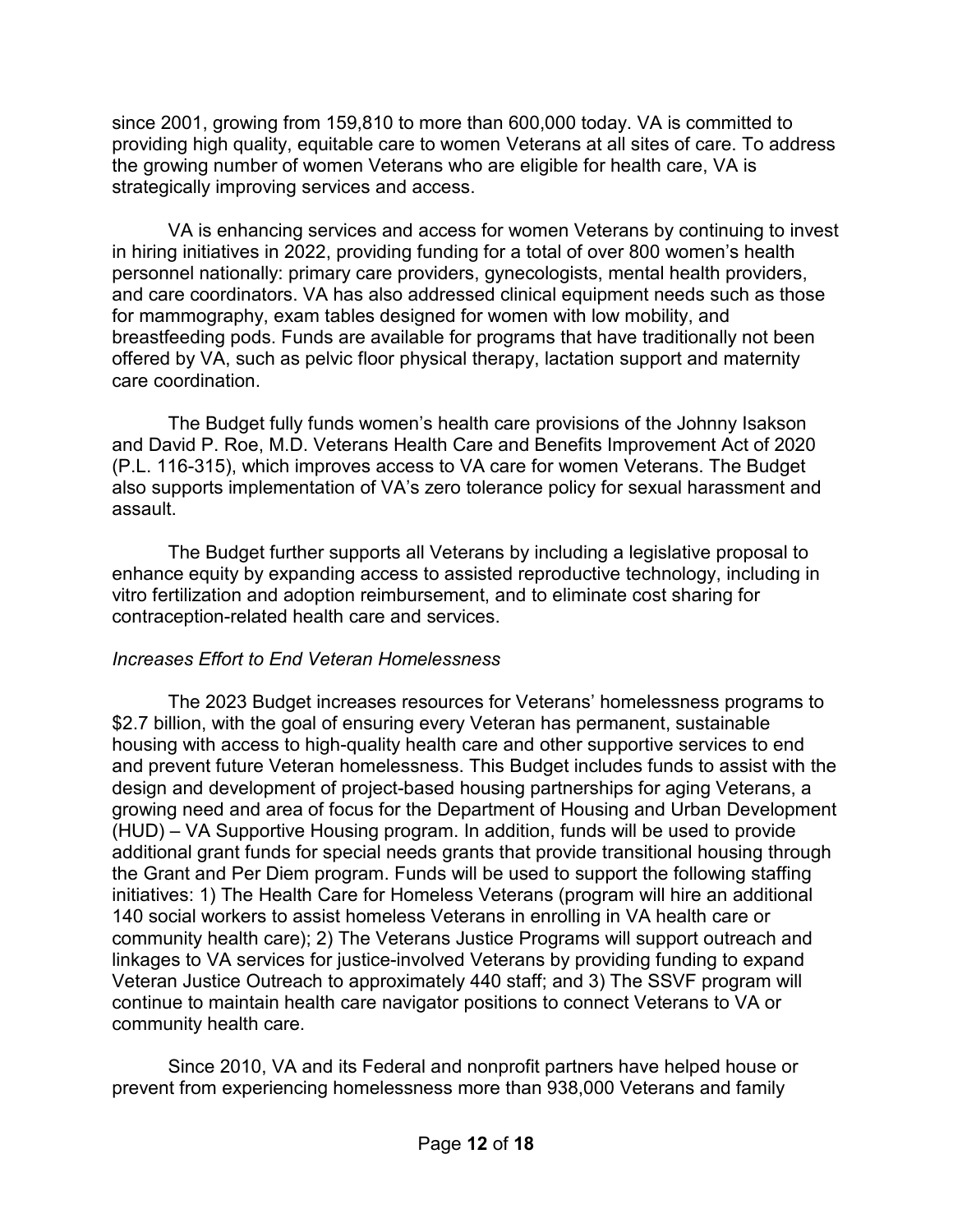members. These efforts have led to a 55% reduction in sheltered Veteran homelessness since 2010. On a single night in January 2021, there were 19,750 Veterans experiencing sheltered homelessness in the U.S. Between 2020 and 2021, the number of Veterans experiencing sheltered homelessness decreased by 10.4% (2,298 fewer people). However, COVID-19 impacted the ability of communities to do their counts in January 2021. The report is only able to provide national estimates on sheltered homelessness. Therefore, while it is an important snapshot of sheltered homelessness, the report does not provide a complete picture of homelessness in the United States.

As of March 21, 2022, there were 86 areas (83 communities and 3 States: Delaware, Connecticut and Virginia) that met the criteria and benchmarks established by the U.S. Interagency Council on Homelessness, VA and HUD, for eliminating Veteran homelessness and those areas have publicly announced an effective end to Veteran homelessness.

VA's goal is to prevent and end Veteran homelessness by providing support and services to homeless and at-risk Veterans that enable them to lead independent lives in the community of their choosing. In support of this, VA's homeless programs provide a comprehensive and practical range of services, including outreach, prevention assistance, housing solutions, employment assistance, health care, and justice and reentry services. Notably, VA has set goals to permanently house more Veterans in calendar year 2022 and is actively collaborating with HUD, the US Interagency Council, and a broad range of state and local partners to achieve joint progress for Veterans and **Americans** 

## *Supports Research Critical to Veterans' Health Needs*

The 2023 Budget requests \$916 million in appropriations for VA's Medical and Prosthetic Research account to continue the development of VA's research enterprise, including research in support of American Pandemic Preparedness plan goals. This request builds upon the historic investment from the 2022 Budget to continue to increase funding to advance the Department's research missions in MEE, traumatic brain injury, cancer and precision oncology and mental health. These efforts will be conducted under a recent enterprise strategy aimed at optimizing a range of capabilities and expertise in clinical, informatics/data science, genomics, and other biomedical research strengths that actively partner with VA clinical and operations partners to help bring real world impact to Veterans within the Nation's largest integrated health care system. VA research has been a leader in bringing many breakthrough advances for treatment and care to Veterans and the Nation. The Budget will help continue that leadership while also expanding into newer areas of science for which VA is uniquely positioned. These efforts have also enabled VA to be a partner of choice with Federal, academic and industry groups to provide more opportunities for Veterans through research and allowing them to further service their country by participating in groundbreaking science. Most recently, VA not only contributed to the Nation's understanding of COVID-19 vaccines and treatments, but also to better understanding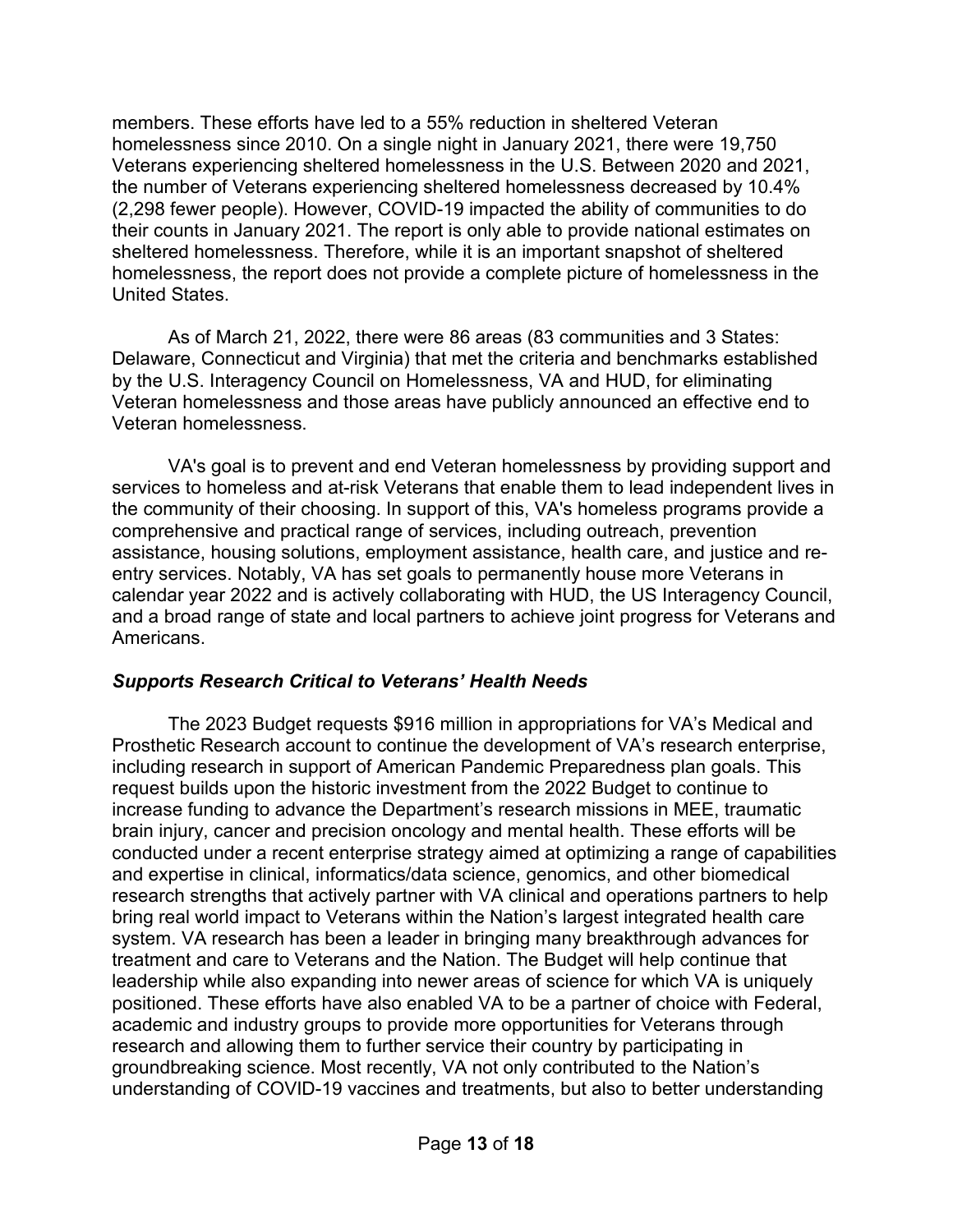of possible long-term outcomes related to COVID-19 infection. These efforts capitalized on the extensive data that VA possesses to allow large-scale analyses that are not often possible in other settings.

The Budget is also poised to support activities in the Cancer Moonshot initiative, with an investment of \$81 million in research programs. Funds will support research in molecular diagnostics, accessing our diverse patient population. Through this population, we can identify genomic signatures that may be associated with carcinogens from MEE, identify druggable targets and pathways in rare and common cancers based on understanding of their unique characteristics and apply precision oncology approaches to cancer screening and early detection.

As you know, VA has ownership interests in inventions and patents that are licensed to commercial entities where the inventions were made in whole or in part with the support of VA resources, including funds, personnel, space, and equipment. The Department is taking important steps to strengthen its oversight and audit of its intellectual property rights, and we are accelerating our efforts to ensure that VA is able to recoup royalties from any invention that is licensed. This will benefit not only Veterans, but also taxpayers. We are ensuring that the hundreds of millions of dollars we spend on research not only go to advance medical understanding that helps Veterans, but that those expenditures also serve to produce a return on our investment to help our mission.

# *Leverages Technology to Support Service and Medical Care Delivery*

VA is undergoing one of the most comprehensive information technology (IT) infrastructure modernizations in the Federal government, which will support seamless transition of health care information throughout an individual's journey from military service to Veteran status. Additionally, with Congressional support, VA is moving to significantly enhance filings, information collection and decisions on Veterans' claims through automation and improved digital interactions to include claimants, authorized agents or representatives. The 2023 Budget includes \$5.8 billion in appropriations for the Office of Information and Technology (OIT) to pilot application transformation efforts, support cloud modernization, deliver efficient IT services and enhance the customer service experience. The Budget prioritizes cybersecurity, Infrastructure Readiness Program (IRP) and claims automation, with the mission to ensure a seamless customer experience for Veterans. In particular, the Budget includes \$402 million for cybersecurity that will allow OIT to deliver enterprise-wide cybersecurity strategies, policy, governance, oversight, and network defenses to protect Veterans' information and VA's information systems. Further, the FY 2023 Budget strengthens platforms to support emerging business requirements and accelerates adoption and rollout of VA-requested Software as a Service products. This is necessary to respond to increased demand for new IT capabilities, increased growth identified by our business partners requesting new space and facility activations, as well as increased modernization to enhance and optimize the infrastructure.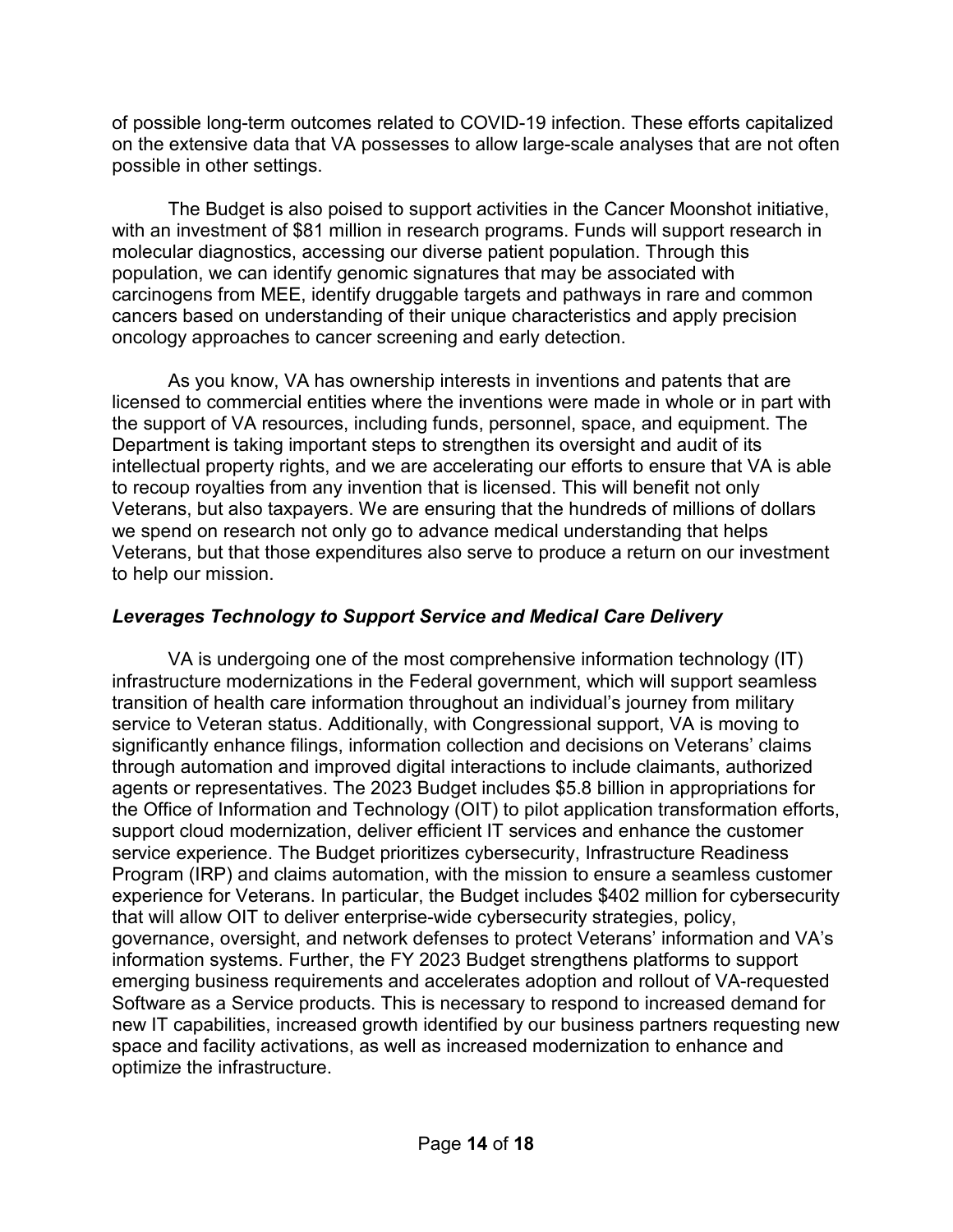Our main transformative projects are the implementation of the Electronic Health Record Modernization (EHRM) program and the adoption of a new financial and acquisition management system — our Financial Management Business Transformation (FMBT).

# *Renewed Focus on EHRM*

VA has moved forward with the EHRM program following the strategic review and has incorporated lessons learned from initial operating capability deployment in Spokane, Washington. On March 26, 2022, VA deployed the new EHR solution to our second initial operating capability site, the Jonathan M. Wainwright Memorial VAMC in Walla Walla, Washington, and on April 30, 2022, the new EHR solution went live at the VA Central Ohio Health Care System in Columbus, Ohio. In addition, new EHR governance and management structures have been established, and the strategy has been updated to rebuild a core foundation to right size the organization with a focus on people, processes, policy and systems. The program is aligned to a revised schedule for the rollout of the EHR solution through early FY 2024, with deployments at sites in Veterans Integrated Service Networks (VISN) 10, 12 and 20.

In support of this effort, VA requests \$1.8 billion for FY 2023. This is in accordance with the new strategy, which re-baselined the requirements to align with VA's updated deployment plans. This funding is vital to support the 19 EHR deployments scheduled for FY 2023, as well as the pre-deployment activities at future sites, which are conducted 6 to 18 months in advance of go-live to ensure sites are equipped to receive the new EHR system. In FY 2023, VA plans to conduct EHR activities at 34 sites across four VISNs and infrastructure readiness activities at 68 sites across seven VISNs. The funding will provide for:

- **EHR Contract:** Contracts for site assessments, site transitions, enterprise integration and site implementation, which include activities such as site activation, training and workflow development.
- **Infrastructure Readiness:** Infrastructure upgrades to support the new EHR solution, which includes activities to update computers and network infrastructure, and efforts related to system interfaces and cybersecurity.
- **Program Management Office:** EHRM Integration Office (EHRM IO) hiring and retention of staff with the necessary expertise to support effective change management and implementation of the EHR.

Continuity of funding is integral to our ability to prepare sites for the deployment of the new EHR and execute VA's rollout schedule. By the end of FY 2022, EHRM IO plans to have invested infrastructure readiness funding across 15 of VHA's 18 VISNs. The vast majority of infrastructure modernization work will be completed in VISNs 10 and 20, with initial progress already made in 13 additional VISNs. The 2023 Budget supports security, server stack and Local Area Network work at the final three VISNs, which represent the initial set of infrastructure readiness items that the sites receive.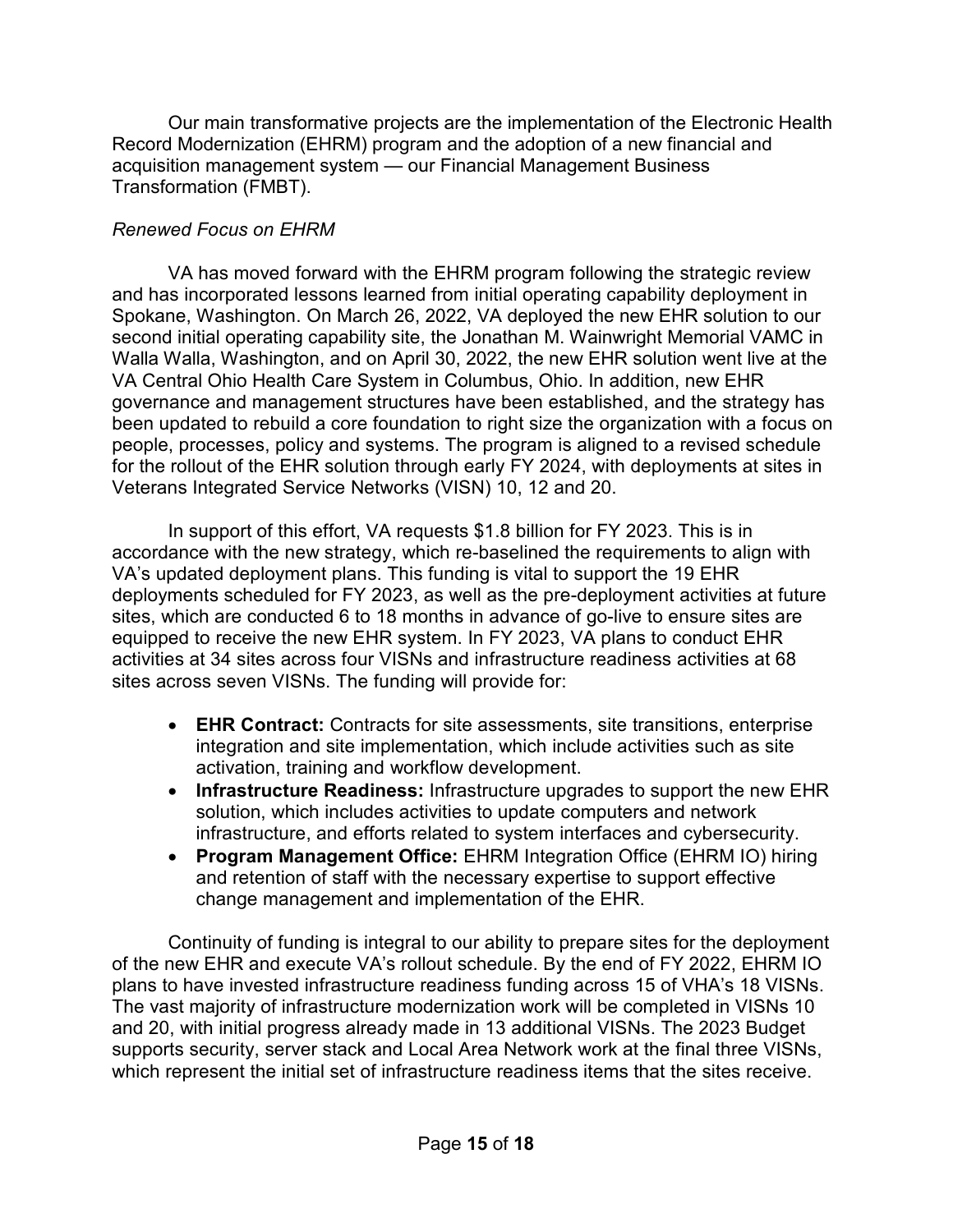In addition to the funding requested for the EHRM account, VHA's Medical Facilities request includes \$505 million in Non-Recurring Maintenance (NRM) funding for infrastructure projects required to support EHRM.

# *Financial Management Business Transformation*

The Financial Management Business Transformation (FMBT) program is increasing the transparency, accuracy, timeliness and reliability of financial and acquisition activities across the Department. The 2023 Budget includes \$350 million (including General Administration, Information and Technology, Supply Fund and Franchise Fund sources) for FMBT, a program that is improving fiscal accountability to taxpayers and enhancing mission outcomes for our employees who serve Veterans. We completed three successful deployments of the new Integrated Financial and Acquisition Management System (iFAMS) at NCA and VBA and identified opportunities to improve our approach. We are learning from these early deployments and adjusting our strategy to manage the complexities inherent in a financial and acquisition system implementation of this magnitude. Each implementation brings us one step closer to providing a modern, standardized and secure integrated solution that enables VA to meet its objectives and fully comply with financial management and acquisition mandates and directives. Deployment of iFAMS is taking place over 21 phased implementation "waves" across NCA, VBA, VHA, and VA staff offices. Four waves will have been completed by the end of FY 2022. As of April 2022, there have been over 400,000 transactions successfully processed in iFAMS, and over \$3.2 billion in payments made to the Department of Treasury. The next system the Office of Management and all Staff Offices it supports in October 2022. System rollouts will then continue across the remaining Administrations and Staff Offices until enterprise-wide implementation is complete.

# *Prioritizes VA Facilities*

The 2023 Budget includes \$3 billion for construction requirements in 2023 -- \$2.1 billion in major and minor construction appropriations in addition to \$968 million in estimated unobligated balances from the Recurring Expenses Transformational Fund (RETF) planned for major and minor construction requirements. Funding for four medical facility and three national cemetery expansion projects are included in the request. The RETF will provide funding for three additional medical facility major construction projects, bringing the total to 10 major construction projects funded in FY 2023. In addition, VHA's Medical Facilities account includes \$2.5 billion for nonrecurring maintenance (NRM).

VA operates the largest integrated health care, member benefits and cemetery system in the Nation, with more than 1,700 hospitals, clinics and other health care facilities; a variety of benefits and service locations; and national cemeteries. The VA infrastructure portfolio consists of approximately 184 million owned and leased square feet — one of the largest in the Federal Government.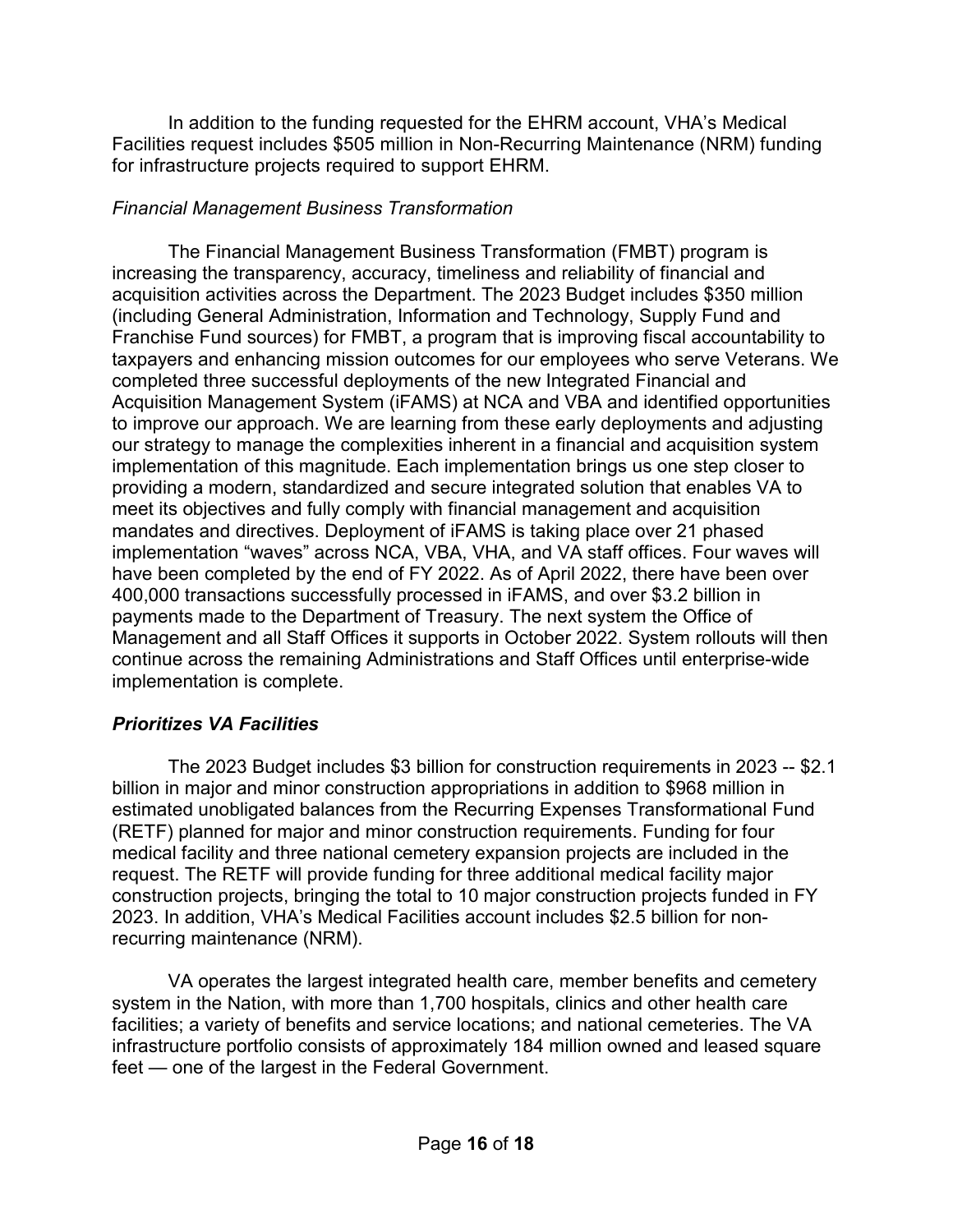While the median age of U.S. private sector hospitals is 11 years, the median age of VA's portfolio is 58 years, with 69% of VA hospitals over the age of 50. With aging infrastructure comes operational disruption, risk and cost. VA estimates between \$58 billion and \$70 billion will be needed over the next 10 years to maintain and enhance our infrastructure through our annual Strategic Capital Investment Planning process. However, efforts to fully address the aging infrastructure portfolio needs by recapitalization would exceed those funding estimates and occur over a longer timeline.

At current funding levels, some facility conditions will continue to degrade, and the highest priority selected improvements will continue to reflect short-term capital investments designed to meet immediate business needs versus long-term plans that meet the optimal service delivery objectives expected of modern health care delivery infrastructure. The funding originally proposed in the American Jobs Plan and the Build Back Better Bill would allow VA to begin structuring a recapitalization effort designed to fully upgrade and modernize our facilities, bringing them up to the standards Veterans deserve. This need still exists and VA will continue to develop our strategy to fully modernize or replace outdated medical centers with state-of-the-art facilities.

Transforming VA health care to achieve a safer, sustainable, pollution-free, person-centered national health care model is a priority for this Administration and we are committed to ensuring our facilities represent the best for Veterans. We look forward to working with Congress to achieve our shared goal of addressing VA's aging infrastructure.

## *AIR Commission*

On March 14, 2022, VA published the Asset and Infrastructure Review (AIR) Commission recommendations in the Federal Register as required by the MISSION Act. The recommendations within this report are the result of years of research and analysis studying the VA health care system and the Veteran population. We solicited feedback from Veterans, collected and poured over data, visited VA facilities, talked to VA employees across the country, met with key partners and asked ourselves one question above all else: *what is best for the Veterans we serve?*

The result of asking that question over and over again, in markets across the country, is a set of recommendations that will:

- Cement VA as the primary, world-class provider, integrator and coordinator of Veterans' health care for generations to come.
- Build a health care network with the right facilities, in the right places, to provide the right care for Veterans in every part of the country.
- Ensure that the infrastructure that makes up VA in the decades ahead reflects the needs of 21st Century Veterans—not the needs and challenges of a health care system that was built, in many cases, 80 years ago; and
- Strengthen VA's dual roles as the leading health care researcher in the U.S. and the leading health care training institution in America.